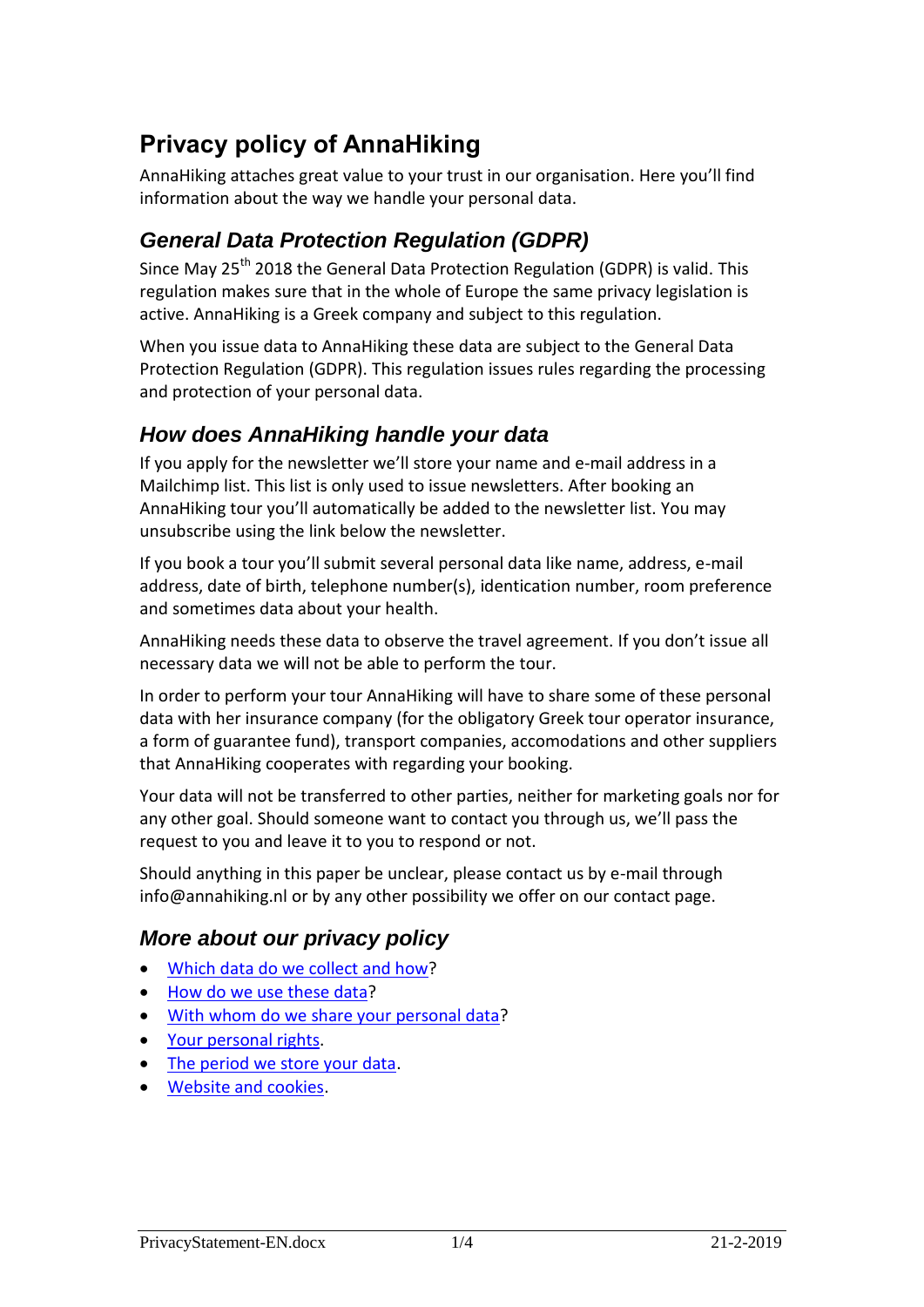### <span id="page-1-0"></span>*Which data do we collect and how?*

To book a tour you'll fill in our booking form. On this we ask:

Personal data:

- Gender.
- First name, last name.
- Date of birth.
- Number and type identification card.

#### Address:

- Address, zip code, town, country.
- Mobile telephone and if applicable land line.
- E-mail address.

#### Tour data:

- Tour code or description.
- Tour destination.
- Departure date.
- Room type.

#### Additional data:

- Name(s) and telephone number(s) of the contact at home.
- Dietary needs (usually only for breakfast).
- Other issues.
- How did you learn about us?

For a booking for group of more than 2 persons we ask the data above only for the person acting as contact for the booking. From all other group members we ask:

- Gender.
- First name, last name.
- Date of birth.
- Number and type identification card.
- Mobile telephone (to be used only during the tour if we need to contact the group).
- E-mail address (optionally if the group member wants to receive the newsletter).

Prior to the booking often there has been correspondence and did we offer a tour outline based on the given preferences. The tour offer that eventually has been concluded is stored electronically.

A tour offer that has not been accepted is stored with the personal data known to us at the moment we issued the offer.

After the tour we send an evaluation form. After processing of the feedback we store the forms for later reference.

#### <span id="page-1-1"></span>*How do we use these data?*

Marketing: issue of the newsletter based on our Mailchimp lists.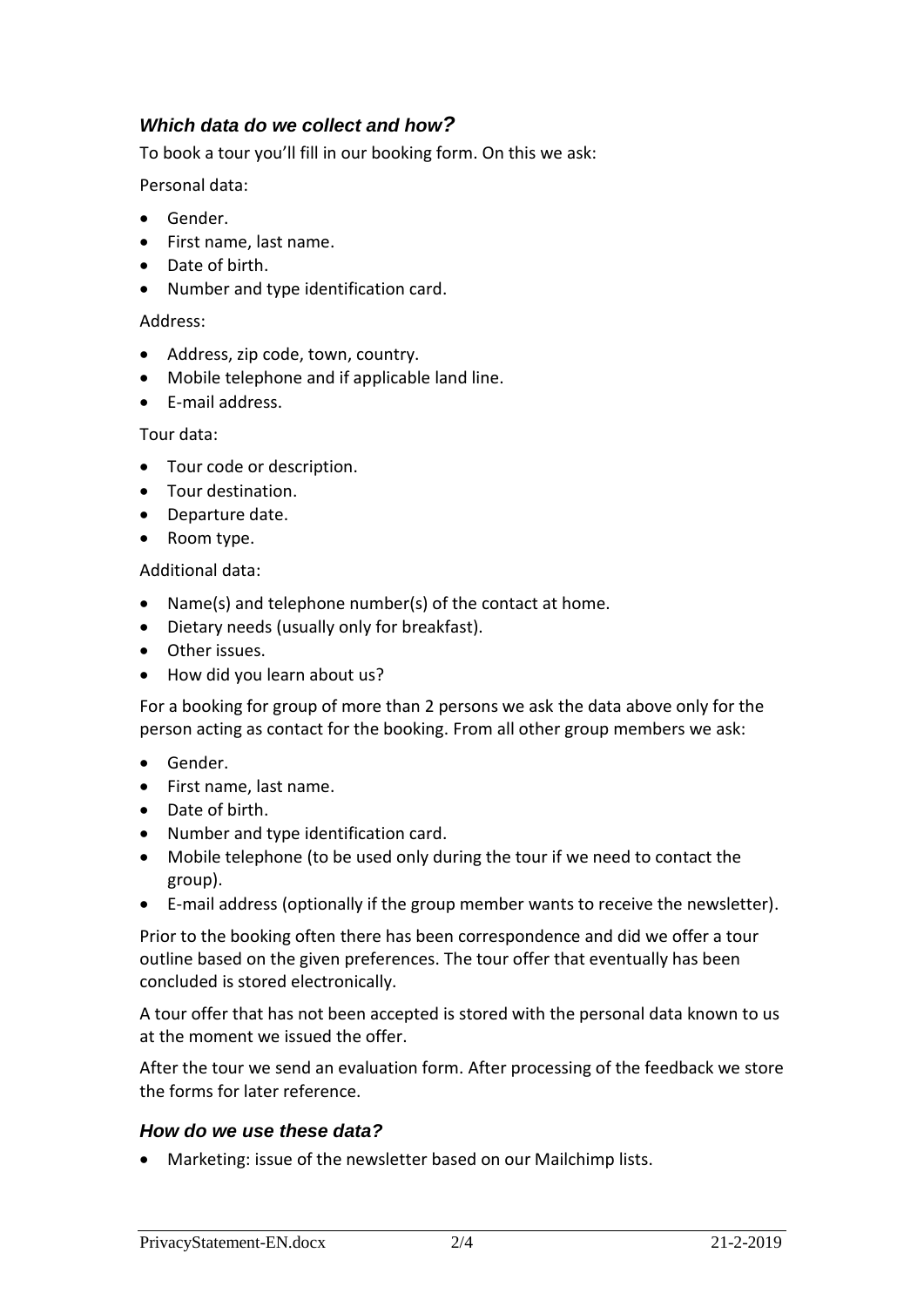- Conclusion of the tour agreement: booking of accommodation and transport, contracts with local operators, assistance with accidents or problems.
- Application to the obligatory tour operator insurance.
- Enhancement of our products: we use the evaluation forms and other feedback to review routes and enhance waymarking where necessary, to adjust documentation and appointments with our suppliers and in general to enhance the product.

#### <span id="page-2-0"></span>*With whom do we share your personal data?*

AnnaHiking as a Greek tour operator is obliged to conclude an insurance. This insurance covers the following events:

- Should in the contract (tour description) be shown other services, types of accommodation or transport than actually offered, the client may apply to the insurance company for a compensation of the misleading contract.
- In case of insolvence or bankruptcy of the tour operator which results in cancellation of the rest of the tour, the client may apply to the insurance company for a return ticket and compensation for the cancelled package components.

AnnaHiking concluded this insurance at NP INSURANCE, Kifisias Avenue 81-83, Marousi, telefoon +30 210 417 3300. The policy number is 2224008670 on the name of PELT ANNELISE YVONNE CON. Also this insurance company is bound by the GDPR.

At booking the following data are issued to the insurance company before departure:

- Name, gender, date of birth and identification document number of the traveller.
- Departure date, end date, number of days, tour code and booking date.

To the accommodation owner the following data are issued:

- Name and gender of the travellers.
- Room type, if applicable dietary needs and preferences.

To a local agent all data will be issued from the booking form, as the agent has to conclude his part of the booking. The agent is also subject to the GPDR.

To the local transport (taxi driver etc) the following data are issued:

• Name and gender of the travellers.

#### <span id="page-2-1"></span>*Your personal rights*

You have the right to be informed about the way we use your personal data, the right to ask not to use your data for marketing purposes, the right to receive a copy of the data that AnnaHiking has collected about you, the right to submit a complaint at the relevant authorities, the right to withdraw the permission you gave AnnaHiking to use your personal data.

If you want to make use of this right send an e-mail to  $info@annahiking.nl$ .